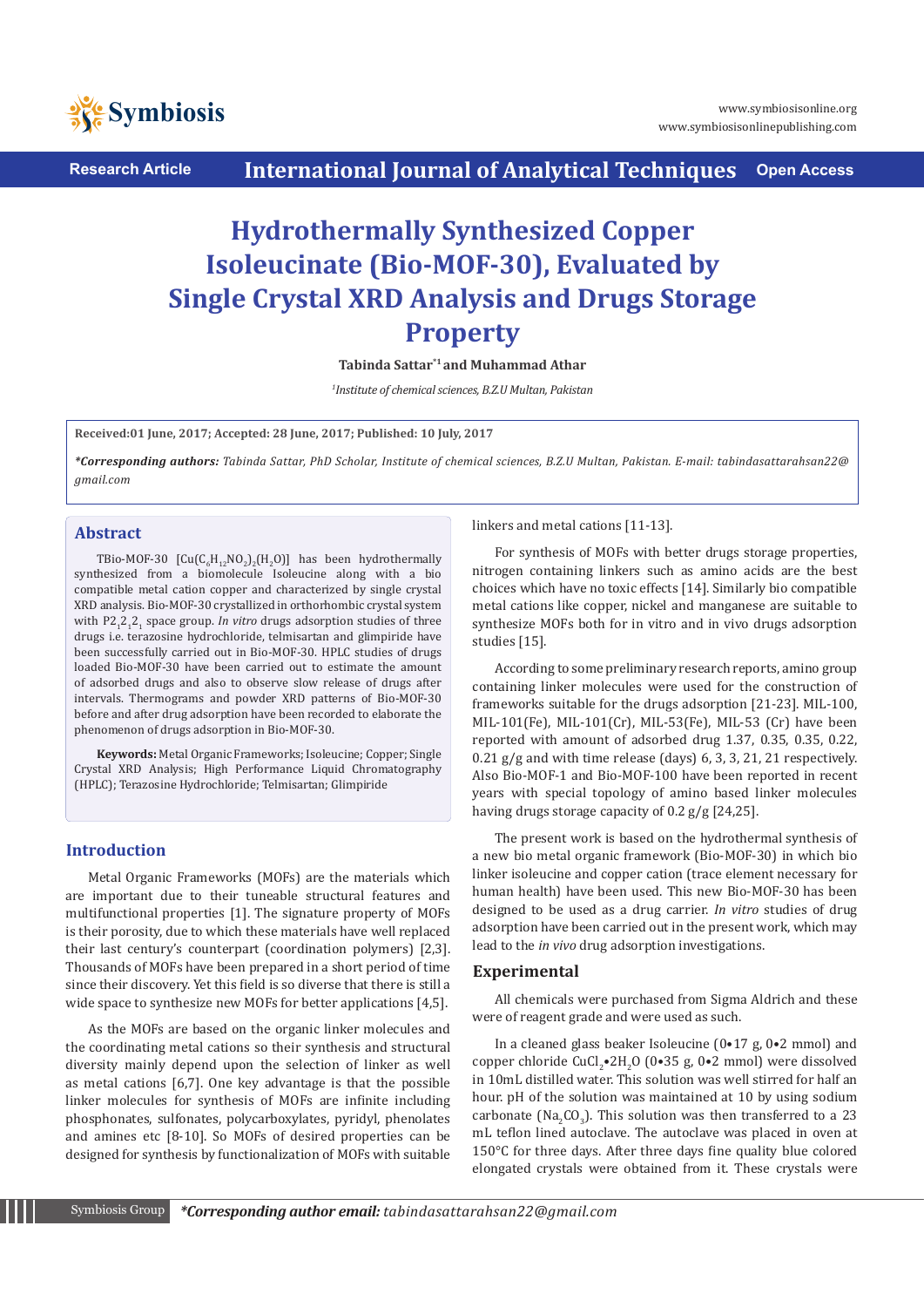collected, washed with water and acetone and were dried.

Elemental Analysis of Bio-MOF-30,  $[C_{12}H_{26}N_2O_5Cu]$ ,

Theoretical: Cu= 18.59 %, C= 42.15 %, H= 7.68 %, N= 8.19 %,

Experimental: Cu= 18.67 %, C= 42.17 %, H= 7.72 %, N=8.23  $\frac{0}{6}$ .

 $(KBr 4000-400 cm^{-1})$ : 3641.4(br), 3188.1(br), 3089.8(br), 2636.5(br), 1633.6(br 1548.7(m), 1416.70(m), 1334.6(m), 1274.9(s), 1218.9(s) 1141.8(s), 1029.9(s), 794.6(s), 511.1(s), 459.0 (s), 412.7 (s).

Thermograms of Bio-MOF-30 before and after drug loading were recorded on SDT Q600 under a N<sub>2</sub> atmosphere from 0°C to 600°C at a heating rate of 10°C/min. FT-IR spectra of Bio-MOF-30 (see supplementary material) were obtained from Shimadzu 8400 FT-IR by preparing KBr pellets of Bio-MOF-30. Powder XRD pattern of Bio-MOF-30 before and after drug adsorption were recorded on Bruker  $\mathsf{D}_2$  Phaser. HPLC studies of the drugs soaked Bio-MOF-30 were carried out on an HPLC instrument, Waters 2695 Separation Module to estimate the amount of drugs adsorbed and also to observe its slow release after intervals.

For the determination of an XRD crystal structure of Bio-MOF-30, a single crystal was used on a Brucker Smart Apex II CCD area detector diffractometer with graphite monochromated MoKα ( $\lambda$ = 0.71073 Å) radiation. A crystal of Bio-MOF-30 was mounted in a glass capillary and data were collected at 273 K. For the sake of the data collection and refinements all computer programs used were contained in the Bruker program packages Smart, Saint, and SHELXTL [27].

Direct methods have been used to solve the structure in order to locate the position of copper and most of the hydrogen atoms. Subsequent Fourier Transformation Techniques were used to locate and expand the position of the remaining non hydrogen atoms. Final difference Fourier syntheses described only chemically insignificant electron density. All the hydrogen atoms were placed in surely idealized positions. All non hydrogen atoms were refined by anisotropic method and were further refined with the aid of program SHELXL97 (Sheldrick 1997) by the use of a full- matrix least-square calculation on  $\mathbb{F}^2$ .

## **Preparation of drug soaked sample of Bio-MOF-30**

In a typical method 0.1 molar solution of the drug (terazosine hydrochloride) was prepared and Bio-MOF-30 was soaked in it. The drug solution was removed after twenty four hours and fresh solution was added to the material. The process was repeated for twenty days on regular basis. The drug soaked material was removed and saved for characterization. TGA and powder XRD studies were carried out for this drug soaked material. Some amount of drug soaked material was placed in distilled water in a vial and aliquot of water containing released drug was separated from vial after one day. Then same amount of fresh water was added to it and after three days aliquot of water containing released drug were separated from it. The same process was repeated after five, seven, nine and eleven days of placing the soaked material in pure water in vial and all these samples were saved for HPLC studies. The whole procedure was also repeated for Bio-MOF-30 by using other drugs (telmisartan, glimpiride).

# **Results and Discussions**

## **Crystallographic studies of Bio-MOF-30**

The new synthesized compound crystallized in orthorhombic crystal system with P212121 space group forming onedimensional crystal lattice based on E-values, successful solution and refinements. SAINT program was used to perform the data reduction. Figure 1 shows the ORTEP drawing of the new material Bio-MOF-30.



In an asymmetric unit each copper atom is attached to one water molecule and two bidentate Isoleucinate ligands thus satisfying its five coordination sites. Each of the isoleucinate anion is attached to the copper cation by its nitrogen atom and one of oxygen atoms thus stabilizing its five membered rings. Two isoleucinate ligands coordinate copper in a square plane, satisfying four coordination sites, whereas one water molecule is attached to copper at perpendicular to the isoleucinate-Cu plane. In this way square pyramidal geometry is attained. Different structural views of Bio-MOF-30 along a, b and c axis has been shown below in the Figure 2..



**Figure 2:** Structural view of Bio-MOF-30 along a, b and c axis

**Citation: Citation:** Tabinda Sattar, Muhammad Athar (2017) Hydrothermally Synthesized Copper Isoleucinate (Bio-MOF-30), Page 2 of 5 Evaluated by Single Crystal XRD Analysis and Drugs Storage Property. Int. J. Anal. Tech 3(1): 1-5. DOI: http://dx.doi.org/10.15226/2577-7831/3/1/00110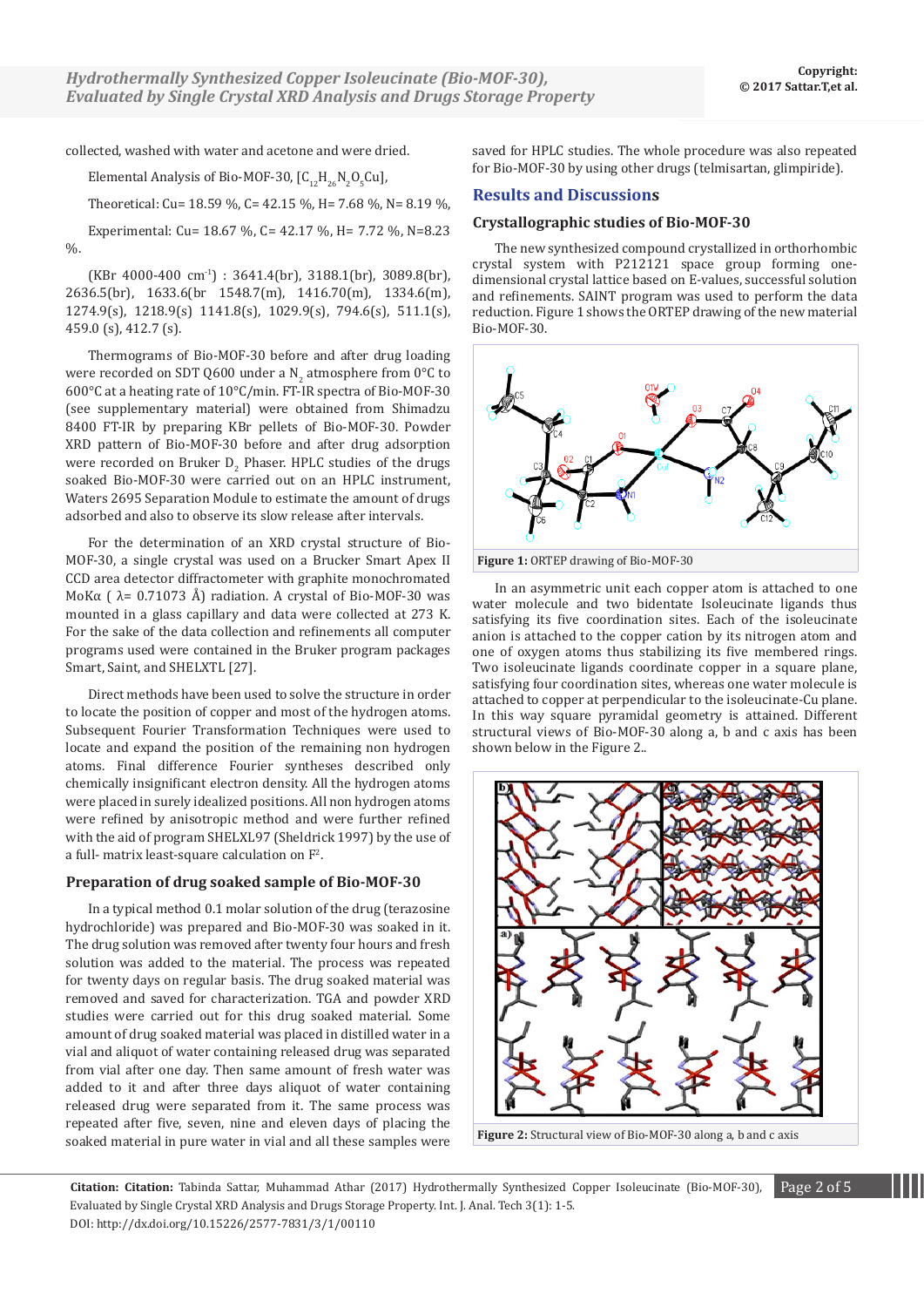The Cu-O bond lengths are  $1.9504(14)$ Å for Cu(1)-O(1) and 1.9341(14)Å for  $Cu(1)-O(3)$ . Whereas  $Cu-N$  bond lengths are 1.9947(18) Å for  $Cu(1)$ -N(1) and 1.9836(18) Å for  $Cu(1)$ -N(2). The value of bond angles of O-Cu-O is  $91.96(6)^\circ$  for  $0(3)$ -Cu(1)-O(1) and value of N-Cu-N bond angle is  $98.82(8)^\circ$  for N(2)- $Cu(1)-N(1)$ .

One dimensional growth of the crystal lattice has been shown in Figure 2. Certain spaces in the crystal lattice are maintained through hydrogen bonding and this packing through one dimensional pillar of lattice results in the development of pores of discrete sizes which can be used for the storage of drug molecules. CCDC-1417408 contains the supplementary crystallographic data for this paper. The data can be obtained free of charge from the Cambridge crystallographic data centre, 12 Union Road Cambridge CB21EZ, UK (fax: (+44)1223-336-033; or E-mail; deposit@ccdc.cam.ac.uj). The crystal data parameters have been summarized in Table 1.

| Table 1: Crystal data and Structure refinement for BIO-MOF-30 |                                                               |
|---------------------------------------------------------------|---------------------------------------------------------------|
| <b>Empirical formula</b>                                      | $C_{12} H_{26} N_2 O_5$ Cu                                    |
| Formula weight                                                | 341.90                                                        |
| <b>Temperature</b>                                            | 273(2) K                                                      |
| Wavelength                                                    | 0.71073A                                                      |
| Crystal system, space group                                   | Orthorhombic, $P2_{(1)}2_{(1)}2_{(1)}$                        |
| Unit cell dimensions                                          | $a=5.0212(7)$ Å<br>$b = 10.4206(14)$ Å<br>$c = 13.0071(16)$ Å |
| Volume                                                        | $1564.22(12)$ A <sup>3</sup>                                  |
| Z, Calculated density                                         | 2, $1.452 \text{ Mg/m}^3$                                     |
| F(000)                                                        | 723                                                           |
| <b>Crystal size</b>                                           | $0.32 \times 0.17 \times 0.11$ mm                             |
| Theta range for data collection                               | $2.50$ to $25.49^{\circ}$                                     |
| <b>Limiting indices</b>                                       | $-8$ < = h < = 9, 8 < = k < = 11,<br>$26 < =  < 23$           |
| Reflections collected / unique                                | $9255 / 2901$ [R(int) = 0.0197]                               |
| Completeness to theta = $25.49$                               | $99.8\%$                                                      |
| <b>Maximum and minimum</b><br><b>Transmission</b>             | $0.8598$ and $0.6601$                                         |
| <b>Refinement method</b>                                      | Full-matrix least-squares on F <sup>2</sup>                   |
| Data / restraints / parameters                                | 2901 / 0 / 205                                                |
| Goodness-of-fit on F <sup>2</sup>                             | 1.062                                                         |
| Final R indices [I>2sigma(I)]                                 | $R1 = 0.0226$ , wR2 = $0.0609$                                |
| R indices (all data)                                          | $R1 = 0.0243$ , wR2 = $0.0620$                                |
| Absolute structure parameter                                  | 0.014(13)                                                     |

#### **Drugs adsorption in Bio-MOF-30**

Bio-MOF-30 has been explored for its drugs adsorption capacity. Three drugs namely terazosine hydrochloride, telmisartan and glimpiride have been selected for *in vitro* drugs adsorption studies in Bio-MOF-30. Because these three drugs have applications in treatment of hypertension, high blood pressures, cholesterol and sugar levels in human body respectively so the successful incorporation of these drugs for *in vitro* studies will lead towards their usage for in vivo studies as well.

## **Thermogravimetric studies of Bio-MOF-30**

TGA plots of both as synthesized material and drug adsorbed material were recorded as given in Figure 3 below and





**Citation: Citation:** Tabinda Sattar, Muhammad Athar (2017) Hydrothermally Synthesized Copper Isoleucinate (Bio-MOF-30), Page 3 of 5 Evaluated by Single Crystal XRD Analysis and Drugs Storage Property. Int. J. Anal. Tech 3(1): 1-5. DOI: http://dx.doi.org/10.15226/2577-7831/3/1/00110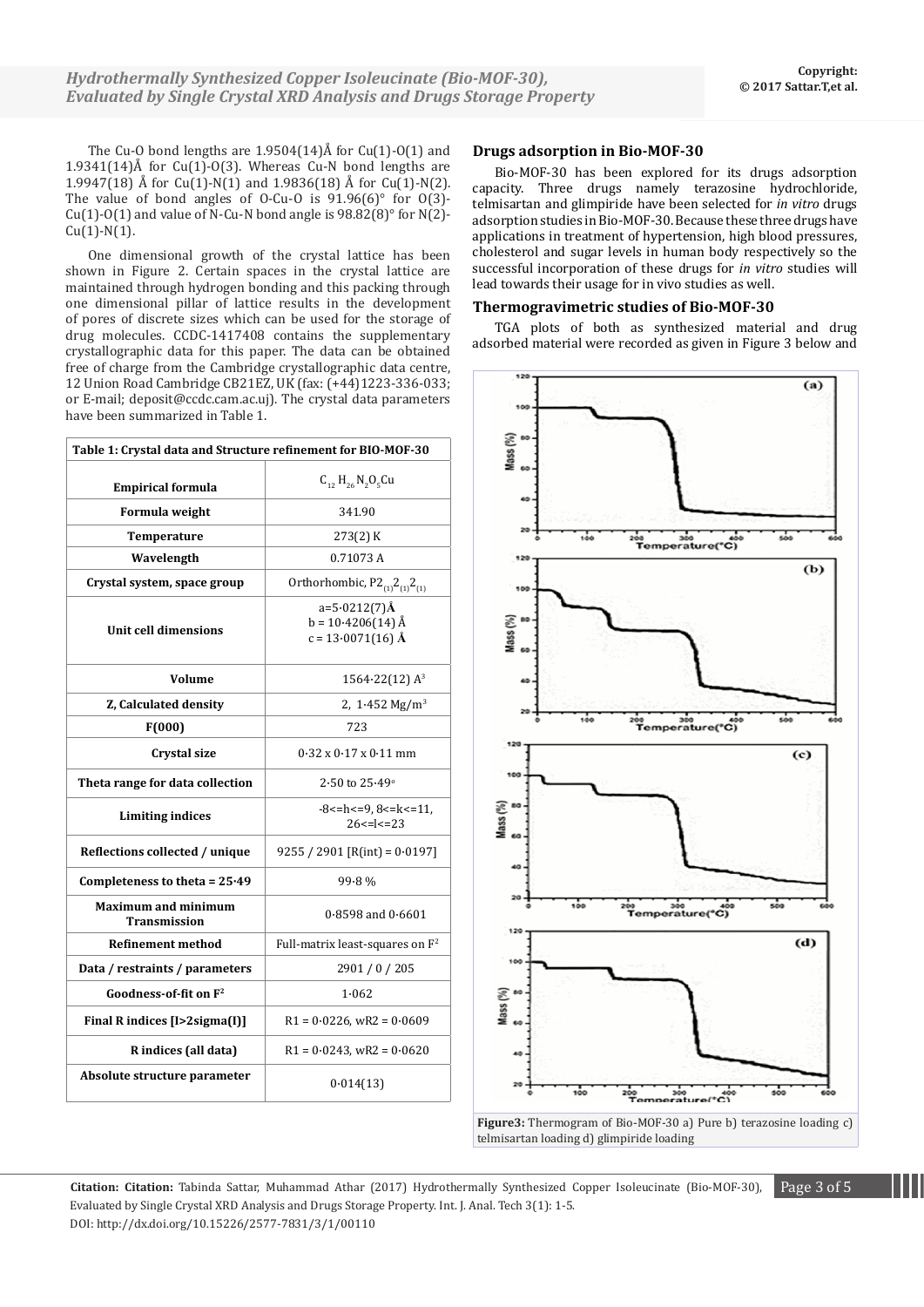compared for the evidences of drug adsorption in Bio-MOF-30. The thermogram of Bio-MOF-30 before the drugs adsorption shows first weight loss of 6 % at 128°C which is due to the loss of coordinated water. Then upto 275°C the framework remains intact, after that the decomposition of framework starts along with ligands which continue till 300oC with major weight loss of 63 %. Decomposition continues gradually uptill 600°C at which weight loss of 68 % shows complete decomposition of framework and formation of metal oxides.

On the other hand the thermogram of the terazosine loaded Bio-MOF-30 indicates the first weight loss of nearly 11 % at 50°C which is due to the loss of adsorbed terazosine molecules. Then up to 145°C the framework shows stability after that weight loss of 24 % can be observed up to 166°C which is due to removal of coordinated water molecule. Gradual decomposition of framework and ligands starts after 300°C. After that maximum weight loss of 60 % at 596°C shows framework decomposition along with the remaining adsorbed terazosine molecules.

Thermogram of telmisartan loaded Bio-MOF-30 indicates the first weight loss of nearly 5 % at 35oC which is due to the loss of adsorbed telmisartan molecules. Then up to 150°C the framework shows stability, after that a weight loss of 13 % is observed up to 155°C which is due to the loss of coordinated water molecule. Then a gradual decomposition of framework and ligands starts which continues till 334°C with maximum weight loss of 68 %. After that at 590°C whole framework decomposes along with the remaining adsorbed telmisartan molecules.

While thermogram of glimpiride loaded Bio-MOF-30 indicates the first weight loss of nearly 4 % at 45oC which is due to the loss of adsorbed glimpiride molecules. The framework shows stability for some time and at 180°C the weight loss of 10 % is observed which is due to the loss of coordinated water molecule. Then up to 345°C the framework remains intact, after that gradual decomposition of framework and ligands starts which continues till 355°C with maximum weight loss of 45 %. At 598°C whole framework decomposes with weight loss of 65 % along with the remaining adsorbed glimpiride molecules.

## **HPLC studies for the estimation of different drugs in Bio-MOF-30**

HPLC studies of drugs soaked Bio-MOF-30 were carried out by using a C-18 Luna 5µ 100Å (2) Column Phenomenex along with PDA Detector (Waters 2996 photo diode). Size of columns used was 250×4.6mm, while injection volumes of samples used were 20.0µL with a flow rate of 1.0mL/min and with a run rate of 8.9 minutes approximately at ambient temperature. Run time and retention time of all samples of drugs were 13.00 minutes and 10.5 minutes approximately. Mobile phase used for procainamide hydrochloride was MeOH: H2O: TEA (Tri Ethyl Amine); Citrate Buffer: ACN (Aceto Nitrile) for terazosine hydrochloride and MeOH: Citrate Buffer for telmisartan. Whereas Sodium dihydrogen phosphate buffer: ACN (Aceto Nitrile) was used as mobile phase for both glimpiride and rosuvastatin respectively.

582399.66, 23276347, 10678092 were mean peak areas calculated for standards of terazosine hydrochloride, telmisartan and glimpiride respectively. Chromatograms, peak areas of all the samples of water containing released drugs (terazosine hydrochloride, telmisartan, glimpiride) collected after different time intervals for HPLC studies for estimation of drug contents, calculations and estimations of different drugs in Bio-MOF-30,

have been given as supplementary material.

In Bio-MOF-30 three different drugs (terazosine hydrochloride, telmisartan and glimpiride) have been successfully adsorbed. 0.21 g/g material of terazosine hydrochloride has been estimated in Bio-MOF-30. Highest release of terazosine contents from drug adsorbed Bio-MOF-30 was estimated after one day, which gradually decreased with passage of time as has been determined from HPLC calculation of samples collected at different times (see supplementary material) but no terazosine contents were found in aliquot of Bio-MOF-30 taken on the eleventh day.

0.1 g/g material of telmisartan has been estimated in Bio-MOF-30. Highest release of telmisartan contents were estimated in aliquot of water containing released drug after one day which decreased on the third day and no telmisartan contents were found in aliquot of water containing released drug taken on fifth day.

0.6 g/g material of glimpiride has been estimated in Bio-MOF-30. Highest release of glimpiride contents were estimated in aliquot of water containing released drug after one day. Next release was observed after three days. But no glimpiride contents were found after three days.

## **Powder XRD patterns of Bio-MOF-30**

Powder XRD pattern of Bio-MOF-30 in pure form and after drugs adsorption has been recorded as has been given below in Figure 4. Permanent crystalline integrity of Bio-MOF-30 has been revealed from these PXRD pattern after drugs adsorption which indicate that this material has retained its crystallinity even after soaking it in water for several days.





**Citation: Citation:** Tabinda Sattar, Muhammad Athar (2017) Hydrothermally Synthesized Copper Isoleucinate (Bio-MOF-30), Page 4 of 5 Evaluated by Single Crystal XRD Analysis and Drugs Storage Property. Int. J. Anal. Tech 3(1): 1-5. DOI: http://dx.doi.org/10.15226/2577-7831/3/1/00110